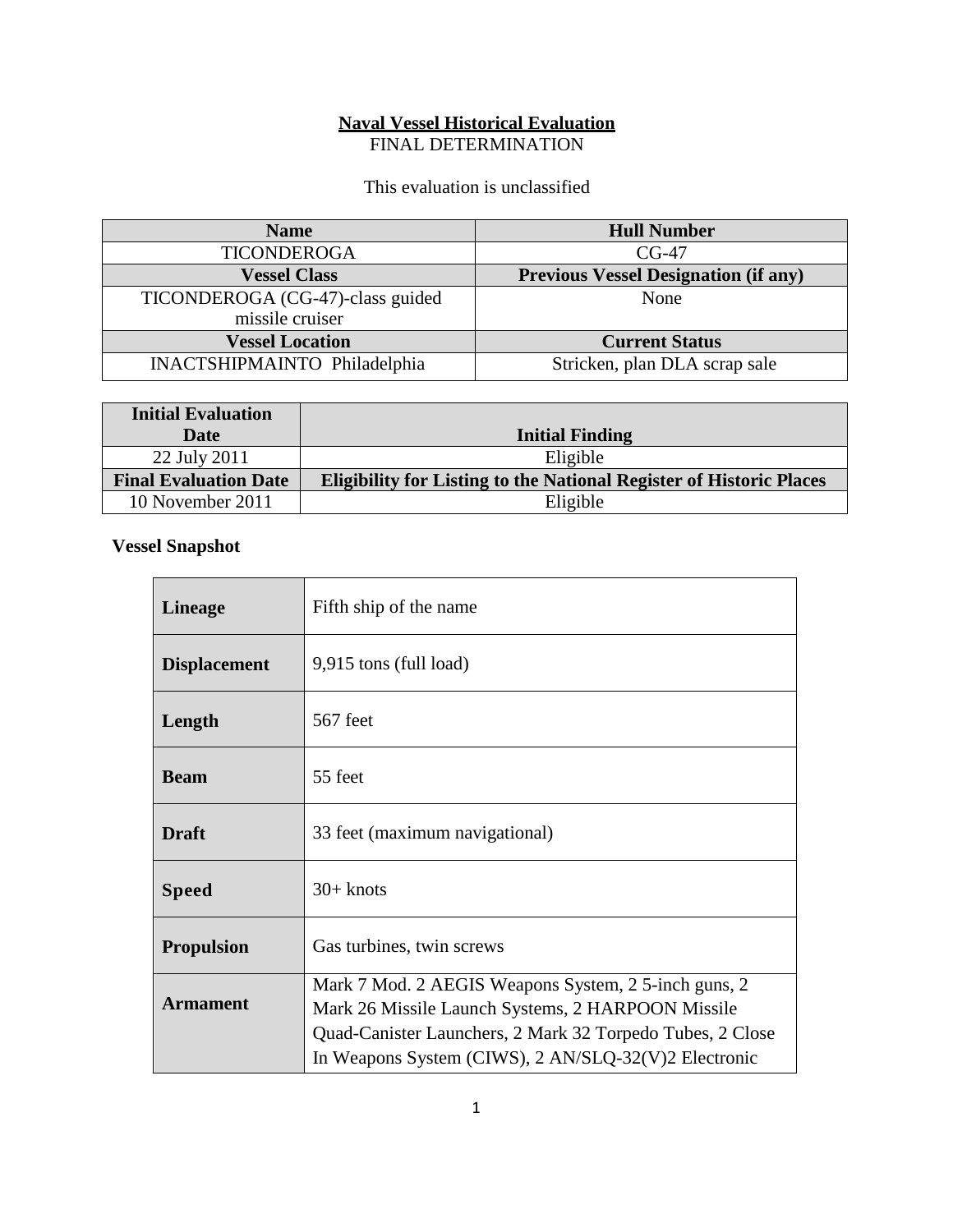|                       | <b>Warfare System</b>                                          |
|-----------------------|----------------------------------------------------------------|
| <b>Laid Down</b>      | 21 January 1980                                                |
| Launched              | 25 April 1981                                                  |
| <b>Built By</b>       | Ingalls Shipbuilding Corp., Pascagoula, MS                     |
| <b>Sponsor</b>        | Mrs. Ronald [Nancy] Reagan, wife of President Ronald<br>Reagan |
| <b>Delivered</b>      | 13 December 1982                                               |
| <b>Commissioned</b>   | 22 January 1983                                                |
| <b>Decommissioned</b> | 30 September 2004                                              |
| <b>Stricken</b>       | 30 September 2004                                              |

# **Vessel History**

Ē.

| <b>Deployments</b> | TICONDEROGA conducted six Sixth Fleet/Mediterranean deployments<br>(1983-1984, 1986, 1987-1988, 1990, 1991-1992, 1995); one to Latin<br>American waters for UNITAS 41-00 (2000); four to Northern<br>European/North Atlantic waters (1985, 1987, 1989, 1991-1992); one to<br>Baltic Sea (1989), one to Adriatic (1995); three to Middle East (1987, 1991-<br>1992, 1995); participated in operations against Libya (1986), participated in<br>Operations Earnest Will (1987-1988), Desert Shield (1990), and Noble<br><i>Eagle</i> (2001); conducted five counter-narcotic operations in Eastern Pacific<br>and Caribbean (1992, 1993-1994, 1996, 1997, 1998-1999, 2001 and 2004). |
|--------------------|------------------------------------------------------------------------------------------------------------------------------------------------------------------------------------------------------------------------------------------------------------------------------------------------------------------------------------------------------------------------------------------------------------------------------------------------------------------------------------------------------------------------------------------------------------------------------------------------------------------------------------------------------------------------------------|
| <b>Awards</b>      | Two Navy Unit Commendations, five Meritorious Unit Commendations (3<br>to the ship, two as part of the DWIGHT D. EISENHOWER Battle Group,<br>1990-1992), one Navy Expeditionary Medal, four Armed Forces<br>Expeditionary Medals, 3 Battle Efficiency (Navy E) Ribbons, two Secretary<br>of the Navy Letters of Commendation (one to the ship, one as part of<br>Battleship Battle Group 1-87, 1987-1988), one Chief of Naval Operations<br>Letter of Commendation, one Joint Meritorious Unit Award, one Southwest                                                                                                                                                                |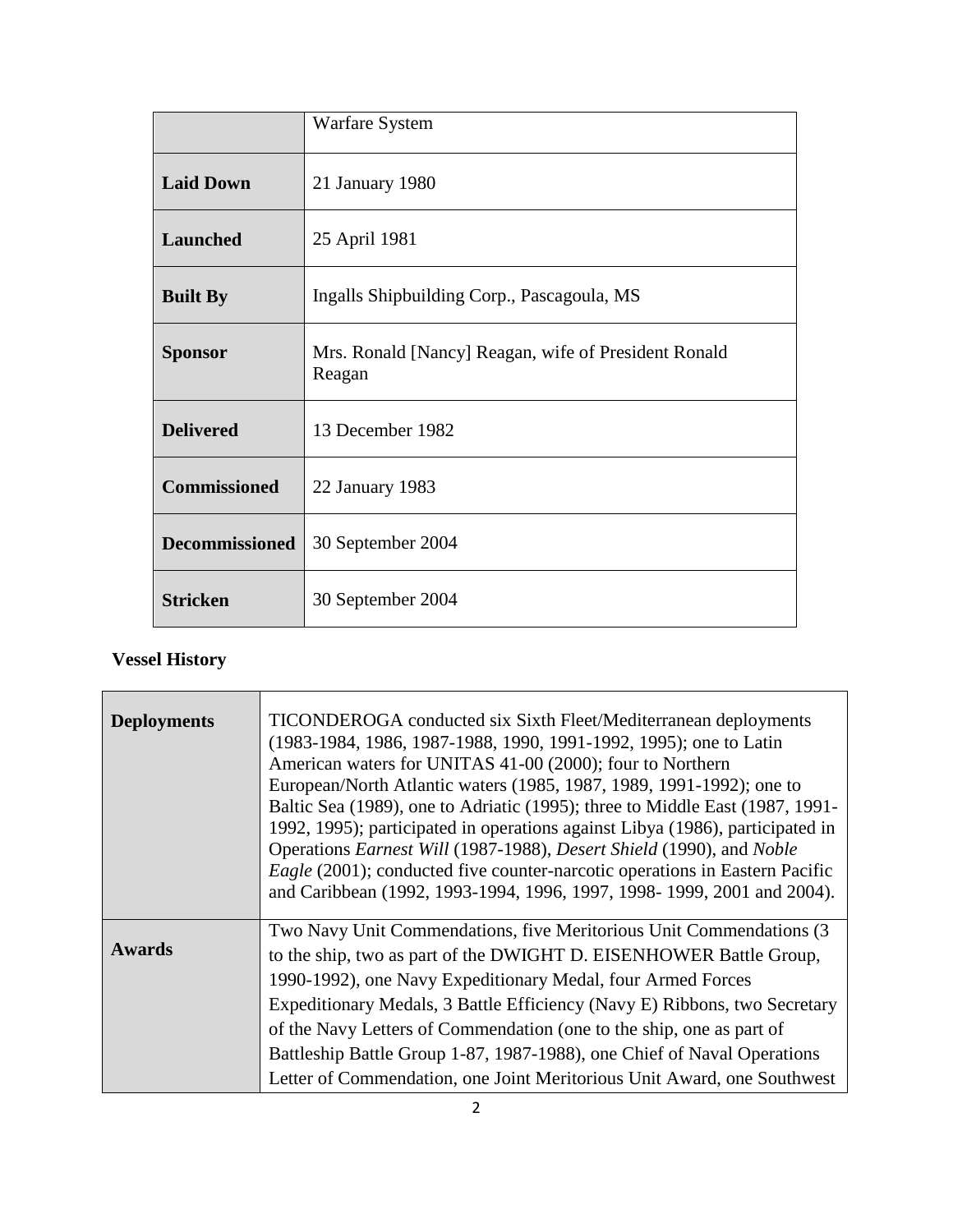|                                             | Asia Service Medal, two Armed Forces Service Medals, two Coast Guard<br>Special Operations Service Ribbons.                                                                                                                                                                                                                                                                                                                                                                                                                                                                                                                                                                                                                                                                                                                                                                                                                                                                                                                                                                                                                                                                           |
|---------------------------------------------|---------------------------------------------------------------------------------------------------------------------------------------------------------------------------------------------------------------------------------------------------------------------------------------------------------------------------------------------------------------------------------------------------------------------------------------------------------------------------------------------------------------------------------------------------------------------------------------------------------------------------------------------------------------------------------------------------------------------------------------------------------------------------------------------------------------------------------------------------------------------------------------------------------------------------------------------------------------------------------------------------------------------------------------------------------------------------------------------------------------------------------------------------------------------------------------|
| <b>Noteworthy</b><br><b>Accomplishments</b> | TICONDEROGA was the first ship designed to employ the AEGIS<br>defensive radar system operationally in the fleet. The AEGIS system would<br>prove to be a major success and revolutionize the surface navy in much the<br>same way as the advent of guided missile technology. The genesis of the<br>TICONDEROGA design occurred at a time when the shortcomings of the<br>first guided missile ships became evident. The Navy's initial answer was a<br>system called TYPHON designed to address saturation attacks, the<br>principal vulnerability of existing systems. TYPHON proved to be too<br>complex and expensive a project and Secretary of Defense Robert S.<br>McNamara chose to cancel the system, using the funds to fix the existing<br>system. He also initiated development of a scaled-down version of<br>TYPHON which became AEGIS. That ships carrying the AEGIS system<br>are still under construction by or in the commission of the USN and the<br>navies of Spain, Japan, Norway, Australia, and South Korea testifies to the<br>success and durability of the design. All ships so equipped can trace their<br>design DNA back to the original, TICONDEROGA. |
| DANFS* Entry                                | In early stages of preparation.                                                                                                                                                                                                                                                                                                                                                                                                                                                                                                                                                                                                                                                                                                                                                                                                                                                                                                                                                                                                                                                                                                                                                       |

\**Dictionary of American Naval Fighting Ships*

### **Criteria Evaluation 1**

| Was the vessel awarded an individual      | N <sub>0</sub>                    |
|-------------------------------------------|-----------------------------------|
| <b>Presidential Unit Citation?</b>        |                                   |
| ii. Did an individual act of heroism take | N <sub>0</sub>                    |
| place aboard the vessel such that an      |                                   |
| individual was subsequently awarded       |                                   |
| the Medal of Honor or the Navy            |                                   |
| Cross?                                    |                                   |
| iii. Was a President of the United States | N <sub>0</sub>                    |
| was assigned to the vessel during his     |                                   |
| or her naval service?                     |                                   |
| iv. Was the vessel was the first to       | Yes. TICONDEROGA was the first to |

<sup>1</sup> Evaluation conducted using triggers established for naval vessels in *Program Comment for the Department of Navy for the Disposition of Historic Vessels*, issued by the Advisory Council for Historic Preservation on 15 March 2010.